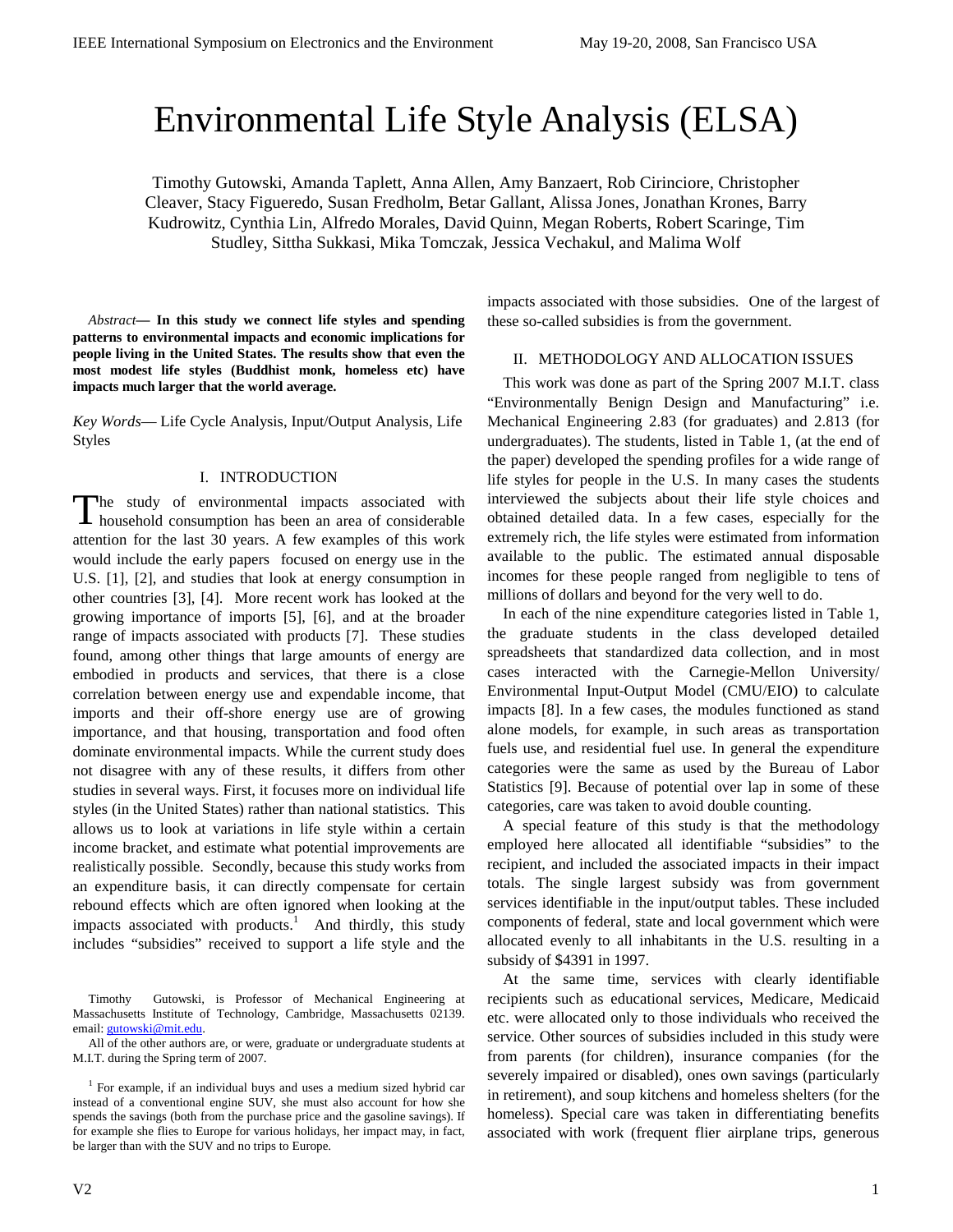in 1997 (350GJ), it is almost double the global average energy use in that year (64 GJ). Furthermore, such a level, we believe, is not obtainable for the average American on a voluntary basis. Which brings us to our second point; due to the combined effects of subsidies and rebound, the magnitude of possible reductions in energy use for people in the United

travel or entertainment budgets etc. which were allocated to work and not to the personal profile) from personal expenditures.

This procedure has all of the benefits and liabilities associated with using the input/output approach. For example, we were not able to differentiate between a luxury car and a compact car, except for price and fuel mileage. However, in some categories such as food, there can be considerable differentiation. In each of the eight areas spending options were ranked according to impact intensity and plotted as Pareto plots. This allowed us to return to these life styles and explore variations in spending within a fixed total amount and calculate the impact effects. "Total incomes" were calculated per person according to the general formula:

> *"Total Income" = income – taxes – subsidies paid to dependents + subsidies for this life style.*

For example, in the case of a family of four with two income earners, the income was pooled, taxes and support for the children was subtracted, and the result shared between the income earners, to this was added any individual subsidies from the government etc. The disposable income, expenditures, government services and calculated Total Income are given in Fig. 1at the back of the paper. 2007 dollars were then deflated to 1997 dollars and impacts were calculated for 1997.

## III. LIFE STYLES STUDIED

Students studied 18 different life styles ranging from the homeless to multimillionaires. In many of the cases variants on the life style were also studied. These included both variants in income for a given life style, as well as, variants for a given life style within a fixed income. This last option allowed us to explore potential decreases or increases in impacts and translate what this would mean for the individual. In Table 2 are listed the basic life styles in order of personal expenditures including most subsidies. Not listed in the table, but included in the impact calculation, is the estimated \$4,391 subsidy for every man, woman and child in the United States for government services (in 1997). We took this approach based upon the underlying assumption that there is a substantial "overhead" for living in the United States, and it should be borne by the presumed beneficiaries.

## IV. RESULTS AND DISCUSSION

This study brings attention to two aspects of life style impacts in the United States. First, by including the subsidies, we identify a floor, below which environmental impacts for people living in the United States do not drop. For example, none of the life styles studied here ever resulted in an energy requirement below 120GJ (in 1997). This includes the life style of a five year old child, a homeless person and a Buddhist monk. While 120GJ is about one third the American average

States by voluntary changes in spending patterns appears limited. For example, within a given disposable income level we found that energy use could vary by up to a factor of 10, but that the life styles representing these extremes were widely divergent, representing what we would characterize as "irreconcilably" different approaches to life. When we explored large but tolerable changes in a given life style in the middle range of expenditures i.e., \$30k, we found that only relatively small improvements were possible, on the order of 30%. For still lower expenditures the challenge is greater. One problem was that many actions to conserve energy (or reduce other impacts), also conserve money. If this money saved is not spent wisely, a large impact can result. For this purpose we identified various environmentally friendly spending options (e.g., vegetarian diet, increase educational activities, personal trainer, psychoanalysis, law services, repair and maintenance etc.)<sup>2</sup>, and created an environmentally friendly investment option. However, many people don't want to make these changes. A detailed look at several middle income life styles found that a 50% reduction in energy use would require dramatic changes which we believe would be unacceptable to most people. Of course, what is acceptable or not, is debatable, but the presence of the subsidy effect and the rebound effect are real. This all suggests to us, very significant limits to voluntary actions to reduce impacts, both at a personal level and at a national level. Figs. 2 and 3 show disposable income (without subsidies – this to emphasize the impact floor) versus energy

and global warming potential (GWP), respectively. For incomes beyond a certain level impacts rise monotonically. This trend is apparent in other impacts as well, such as toxic releases and air pollutants. At the same time certain societal benefits associated with higher incomes are also apparent. For example, Fig. 4 shows the Economic Activity generated by a certain income level.

#### ACKNOWLEDGMENT

Amanda Taplett acted as the coordinator for this project and pulled together the many pieces of data into a unified whole. Alissa Jones was the TA for the course and helped direct the project. Betar Gallant was an undergraduate researcher for the summer of 2007 who explored variations in impact for a given income amount. Thanks to Chris Weber and Scott Matthews for advanced copies of their papers.

 $2$  Generally, anything that is expensive but does not consume energy and/or material resources leads to a lower environmental profile. This includes a wide range of activities that require skilled individuals, as listed above. Of course this does not account for how those who receive these payments might alter their spending habits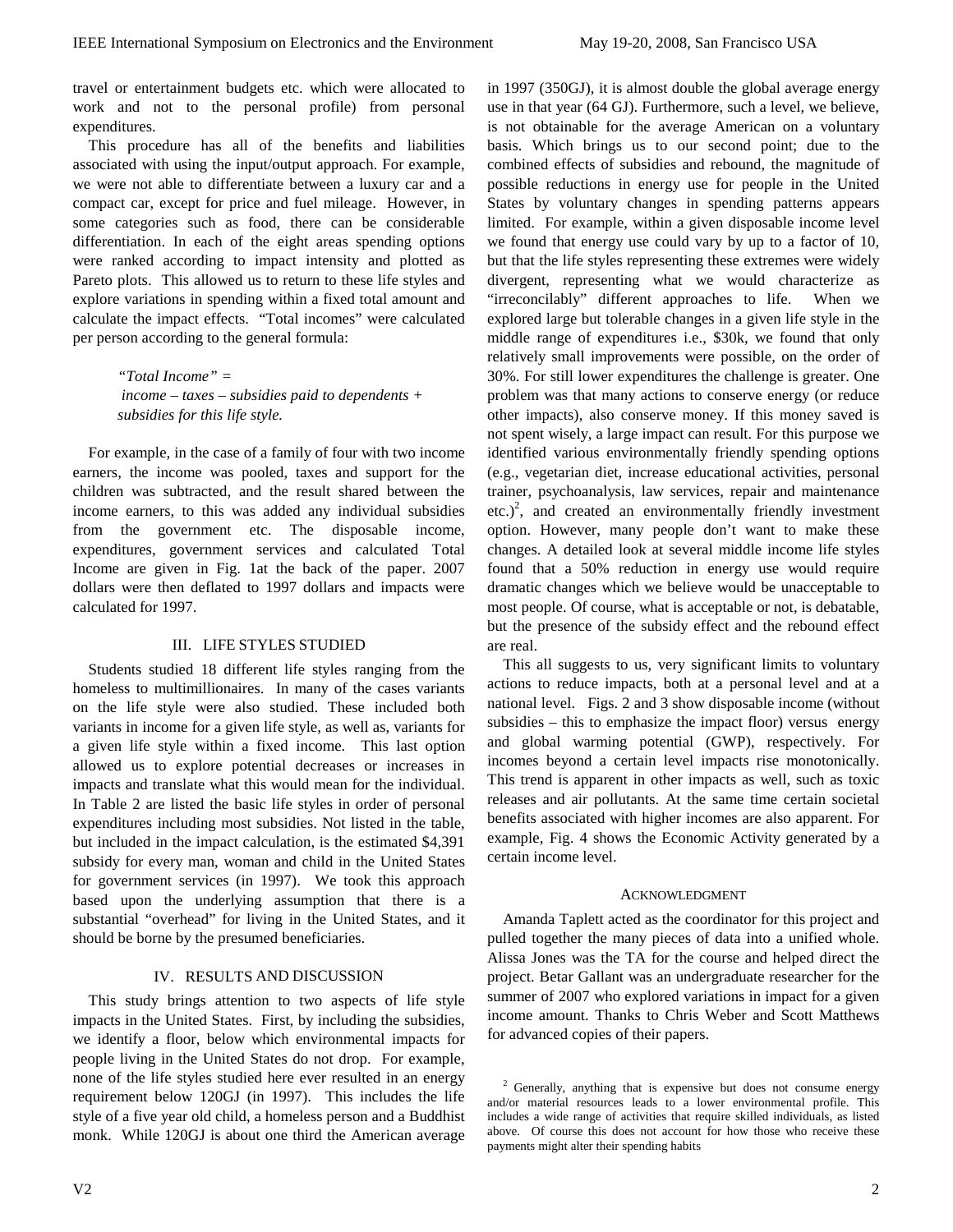#### **REFERENCES**

- [1] R.A. Herendeen, C. Ford, and B. Hannon, "Energy Cost of Living, 1972-73", *Energy*, Vol. 6, No. 12, pp. 1433-1450, Printed in Great Britain, 1981.
- [2] R.A. Herendeen, and J. Tanaka, "Energy Cost of Living", *Energy*, Vol. 1. pp. 165-178, Pergamon Press, 1976.
- [3] M. Lenzen, "Primary Energy and Greenhouse Gases Embodied in Australian Final Consumption: An Input-output Analysis". *Energy Policy,* 26**,** 495-506, 1998.
- [4] M.Lenzen, M. Wier, C. Cohen, H. Hayami, S. Pachauri, and R. Schaeffer, "A comparative multivariate analysis of household energy requirements in Australia, Brazil, Denmark, India and Japan". *Energy,* 31**,** 181-207, 2006.
- [5] C.L. Weber and H. S. Matthews, "Quantifying the Global and Distributional Aspects of American Household Environmental Impact", *Ecological Economics, Proof available on line 25 October, /* 2007.
- [6] C.L. Weber, and H. S. Matthews, "Embodied Environmental Emissions in U.S. International Trade, 1997-2004", *Environmental Science & Technology*, Vol. 41, No. 14, pp.4875-4881, 2007.
- [7] A. Tukker, and B. Jansen, "Enviromental Impacts of Products A Detailed Review of Studies", *Journal of Industrial Ecology*, 10, 159- 182, 2006.
- [8] C. T. Hendrickson, L.B. Lave, and M. H. Scott, *Environmental Life Cycle Assessment of Goods and Services An Input – Output Approach,* Resources for the Future Press, 2006
- [9] BLS (Bureau of Labor Statistics), U. S. (1998) 1997 Consumer Expenditure Survey.

## **TABLE I**  LIST OF STUDENT CONTRIBUTIONS AND AREAS OF CONTRIBUTION

|                | <b>Student Name</b>   | Grad/Undergrad | Life Styles, (variants)    | Eight Impact Areas (Grads only)       |  |
|----------------|-----------------------|----------------|----------------------------|---------------------------------------|--|
|                | Allen, Anna N.        | G              | Soccer Mom                 | 1.Services                            |  |
| $\overline{2}$ | Banzaert, Amy         | G              | "Oprah approximation"      | 2. Housing                            |  |
| 3              | Cirinciore Rob        | G              | Pro Golfer (2)             | 3.Insurance, Pensions,<br>Investments |  |
| 4              | Cleaver, Christopher  | U              | Management Consultant      |                                       |  |
| 5              | Figueredo, Stacy      | G              | <b>Retired Person</b>      | 4. Utilities                          |  |
| 6              | Fredholm, Susan       | G              | Engineer                   | 5.Government                          |  |
| 7              | Krones, Jonathan      | U              | U.S. Senator (3)           |                                       |  |
| 8              | Kudrowitz, Barry      | G              | <b>Commercial Artist</b>   | (1.Services)                          |  |
| 9              | Lin, Cynthia          | U              | Teach for America (3)      |                                       |  |
| 10             | Morales, Alfredo      | U              | Corporate CEO              |                                       |  |
| 11             | Quinn, David          | G              | Buddhist Monks (2)         | (2.Housing)                           |  |
| 12             | Roberts, Megan        | U              | Coma Patients (3)          |                                       |  |
| 13             | Scaringe, Robert J.   | G              | "Bill Gates approximation" | 6. Transportation                     |  |
| 14             | Studley, Tim          | U              | <b>Investment Banker</b>   |                                       |  |
| 15             | Sukkasi, Sittha       | G              | Homeless Person            | 7.Apparel                             |  |
| 16             | Taplett, Amanda       | G              | <b>Project Coordinator</b> | <b>Project Coordinator</b>            |  |
| 17             | Tomczak, Mika         | G              | 5 year old                 | 8. Food Industry                      |  |
| 18             | Vechakul, Jessica     | G              | Vegetarian College Student | (8. Food Industry)                    |  |
| 19             | Wolf, Malina Isabella | G              | Nursing Home               | (4.Utilities)                         |  |

#### **TABLE II**

## LIFE STYLES WITH ESTIMATED EXPENDITURES INCLUDING MOST SUBSIDIES (ADD \$4391 FOR GOVERNMENT SERVICES) AND ENERGY USE

|                 | <b>Life Style</b>        | Est. Income | <b>Est. Expenditure</b> | Energy (GJ) | <b>Comment</b>  |
|-----------------|--------------------------|-------------|-------------------------|-------------|-----------------|
|                 | <b>Buddhist Monk II</b>  | \$8.5k      | \$13k                   | 120         | interviewed     |
| 2               | <b>Buddhist Monk I</b>   | \$21k       | \$25k                   | 290         | interviewed     |
| 3               | Homeless person          | \$7k        | \$20k                   | 125         | composite       |
| 4               | Retired person           | \$27k       | \$94k                   | 300         | some interviews |
| 5               | Five year old            | 0           | \$19k                   | 130         | estimated       |
| 6               | Soccer Mom               | \$75k       | \$73k                   | 400         | some interviews |
| $\overline{7}$  | <b>Teach for America</b> | \$35k       | \$40k-\$50k             | 250-400     | interviewed (3) |
| 8               | Veg. College Student     | \$11k       | \$50k                   | 180         | interviewed     |
| 9               | Engineer                 | \$58k       | \$92k                   | 270         | composite       |
| 10              | <b>Commercial Artist</b> | \$45k       | \$70 <sub>k</sub>       | 480         | interviewed     |
| 11              | Manage Consultant        | \$80k       | \$90k                   | 500         | some interviews |
| 12 <sup>°</sup> | Nursing Home Patient     | 0           | \$90k                   | 500         | estimate        |
| 13              | <b>Investment Banker</b> | \$200k      | \$210k                  | 600         | (3 variants)    |
| 14              | Coma Patient             | 0           | \$680k                  | 2500        | (3 variants)    |
| 15              | U.S. Senator             | \$1M        | \$950k                  | 3700        | (3 variants)    |
| 16              | Pro Golfer               | \$2.3M      | $$1-1.7M$               | 1000-8000   | (2 variants)    |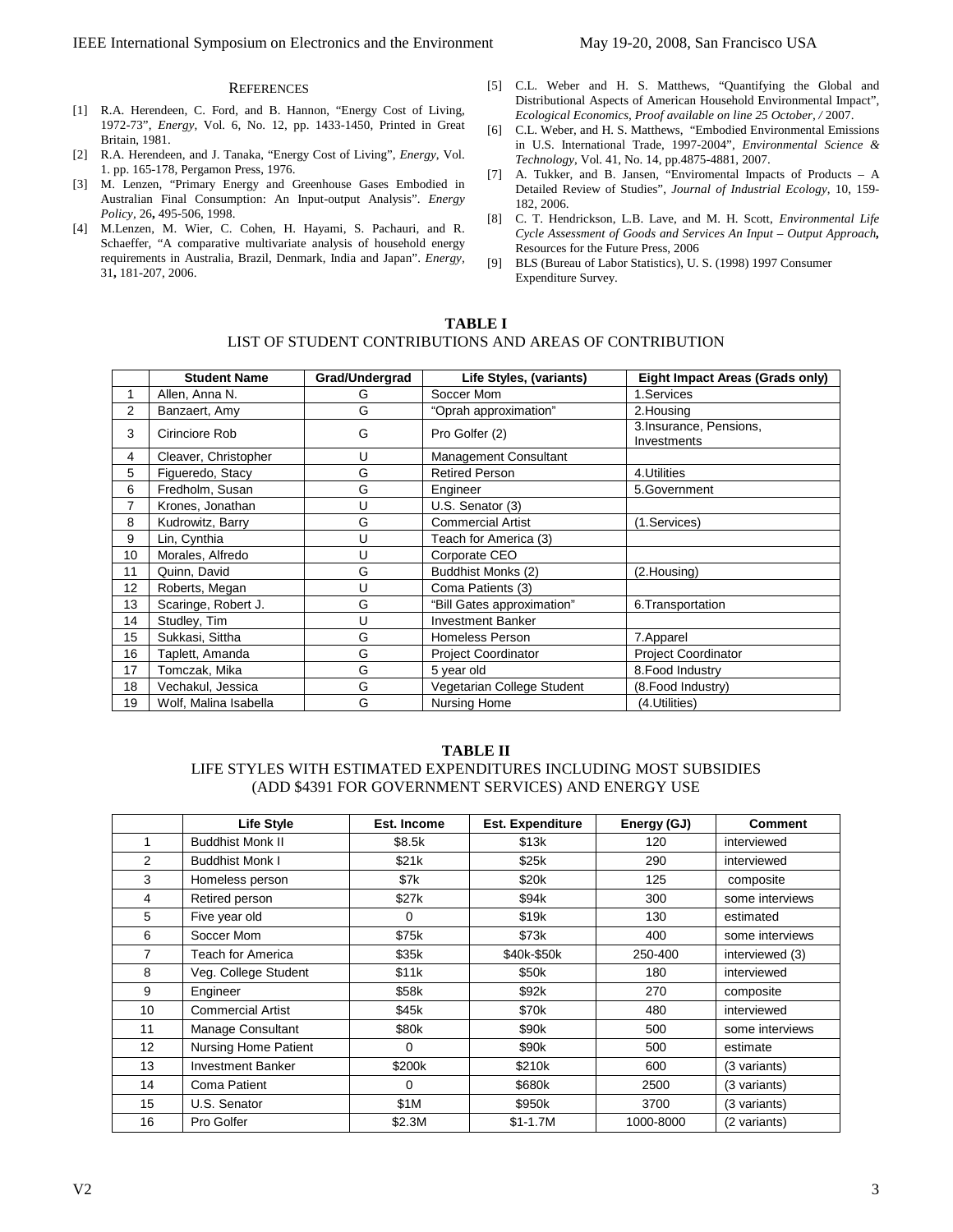

**Fig. 1** Disposable Income, Annual Expenditures, Government Services and Total Income calculated for 24 different Life Styles in the United States



**Fig. 2**.Energy use versus disposable per capita in the income for 23 different life styles in the U.S. Note that the average energy used U.S. for 1997 was 350 GJ.

**Income Data by Lifestyle**